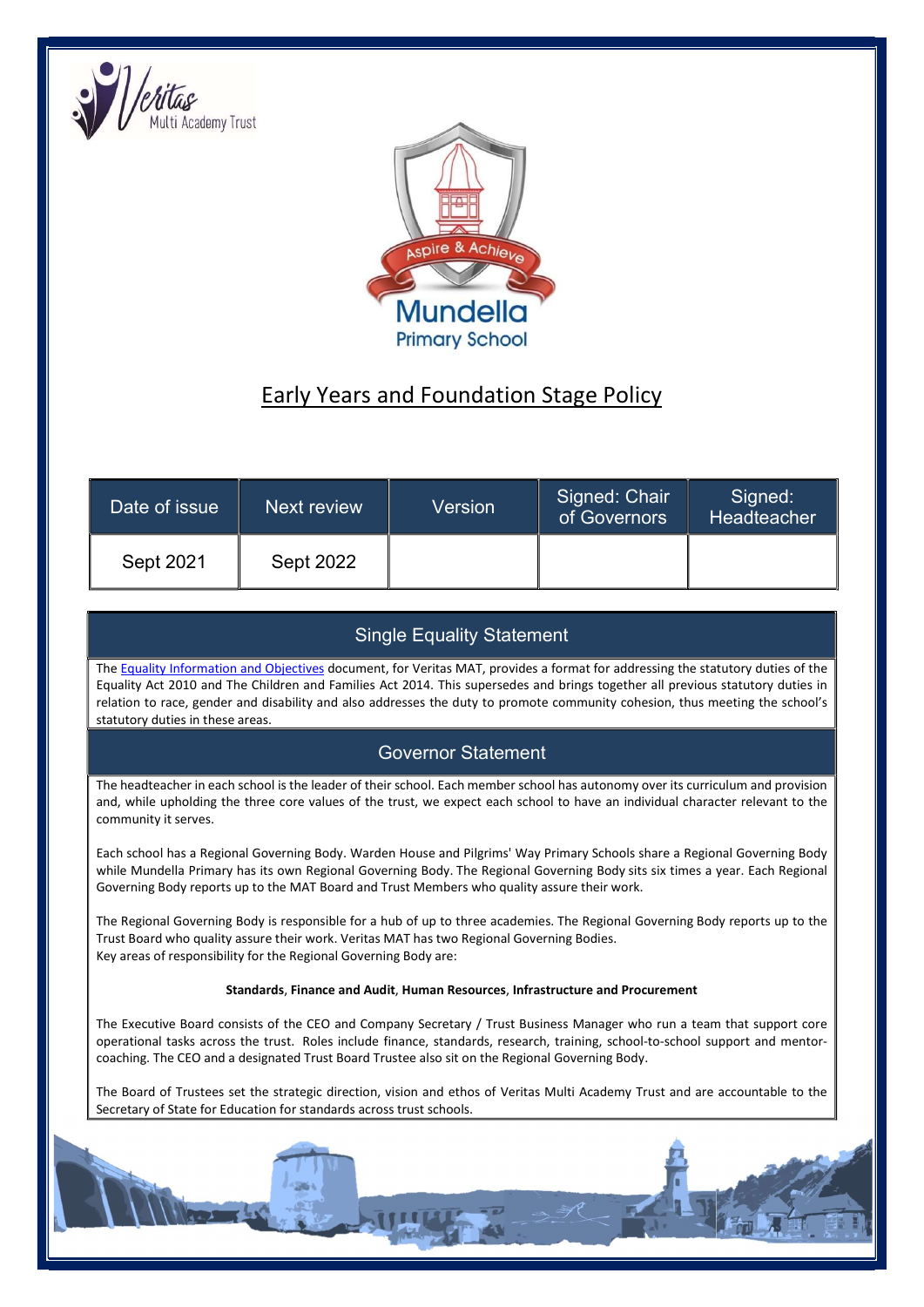# Philosophy

Our school's values recognise that children need to be nurtured and supported both academically and socially if they are to develop and succeed. Across the whole school, and in the EYFS, we aim to create an environment where all pupils, whatever their background, can flourish because all are treated with dignity and respect. As the EYFS is the starting point to the majority of our children and families at Mundella, we aim to ensure that those who may be more vulnerable, or have additional learning or personal needs, are identified and supported.

In the Foundation Stage class we aim to provide a stimulating and challenging environment that will give children the best possible start to their time at Mundella Primary School. In **partnership** with the families and carers we enable them to begin the process of becoming active learners for life. This policy works hand in hand with the Every Child Matters agenda, in that every child has a right to grow up safe, healthy, enjoying and achieving, making a positive contribution and achieving economic wellbeing.

# Introduction

The Early Years Foundation Stage (EYFS) applies to children from birth to the end of their Reception Year.

Compulsory schooling begins at the start of the term after a child's fifth birthday.

The EYFS is important in its own right, and in preparing children for later learning. The Early Learning Goals set out what is expected of most children by the end of the EYFS.

The Early Years education we offer our children is based on the following principles:

- it builds on what our children already know and can do
- it ensures that no child is excluded or disadvantaged
- it offers a structure for learning that has a range of starting points, content that matches the needs of young children and activities that provides opportunities for learning
- it provides a rich and stimulating environment
- it enables children to make an effective transition from home to school

# EYFS Principles

Effective practice in the EYFS is built on the following four guiding themes:

- A Unique Child : recognises that every child is a competent learner from birth who can be resilient, capable, confident and self-assured. The commitments are focused around development; inclusion; safety and health and well-being.
- Positive Relationships: describes how children learn to be strong and independent from a base of loving and secure relationships with parents and/or a key person. The commitments are focused around respect; partnerships with parents; supporting learning and the role of the key person.
- Enabling Environments: explains that the environment plays a key role in supporting and extending children's development and learning. The commitments are focused around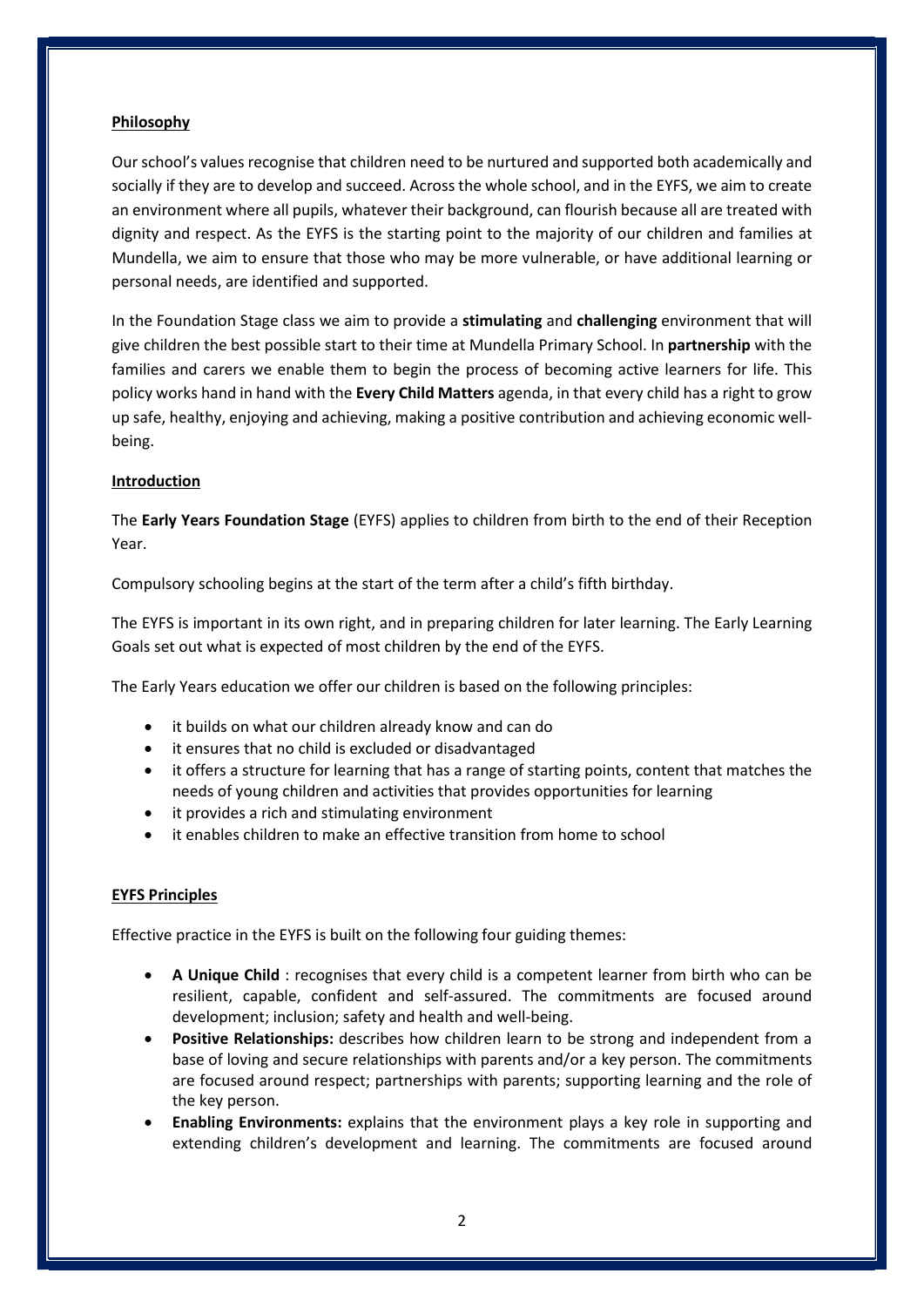observation, assessment and planning; support for every child; the learning environment and the wider context – transitions, continuity and multiagency working

 Learning and Development: recognises that children learn in different ways and at different rates and that all areas of learning and development are equally important and interconnected.

# Teaching and Learning

The more general features of good practice in our school that relate to the Early Years are:

- The partnership between practitioners and parents, so that our children feel secure at school and develop a sense of well-being and achievement
- The understanding that practitioners have knowledge of how children develop and learn, and how this affects planning and teaching; we start from the children's needs and interests then plan the learning accordingly. We then use these observations to inform our ongoing assessments
- The range of approaches used that provide first-hand experiences, give clear explanations, make appropriate interventions and extend and develop play and talk or other means of communication; we believe that children learn through active, hands-on experiences both in and outside of the classroom
- The carefully planned curriculum that helps children to work towards achieving the Early Learning Goals by the end of Foundation Stage
- The provision for children to take part in activities that build on and extend their interests and develop their intellectual, physical, social and emotional abilities
- The encouragement for children to communicate and talk about their learning, and to develop independence and self-management and self-confidence
- The support for learning with appropriate space, facilities and equipment
- The identification of the progress and future learning needs of children through 'Assessment For Learning'
- The good relationships between our school and the settings that our children experience prior to joining our school
- The clear aims and success criteria for our work, and the regular monitoring to evaluate our planning and improve what we do
- The regular identification of training needs of all adults working within the EYFS to ensure the very best provision for our children based on current research and exemplary practice
- The development of outdoor provision, which enables children to learn about their environment and participate in activities in a more physical and creative way

#### Play in the Early Years Curriculum

Through play, our children explore and develop learning experiences, which help them make sense of the world. They practise and build up ideas, and learn how to control themselves and understand the need for rules. Children are given the opportunities to explore and discover within a safe and supported environment. Play underpins the delivery of the Early Years Curriculum.

The children have the opportunity to think creatively alongside other children as well as on their own. They communicate with others as they investigate and solve problems. As well as opportunities for joy, interest, happiness, friendship and empathy, pupils they also have the opportunity to express fears or re-live anxious experiences in controlled and safe situations. The children are involved with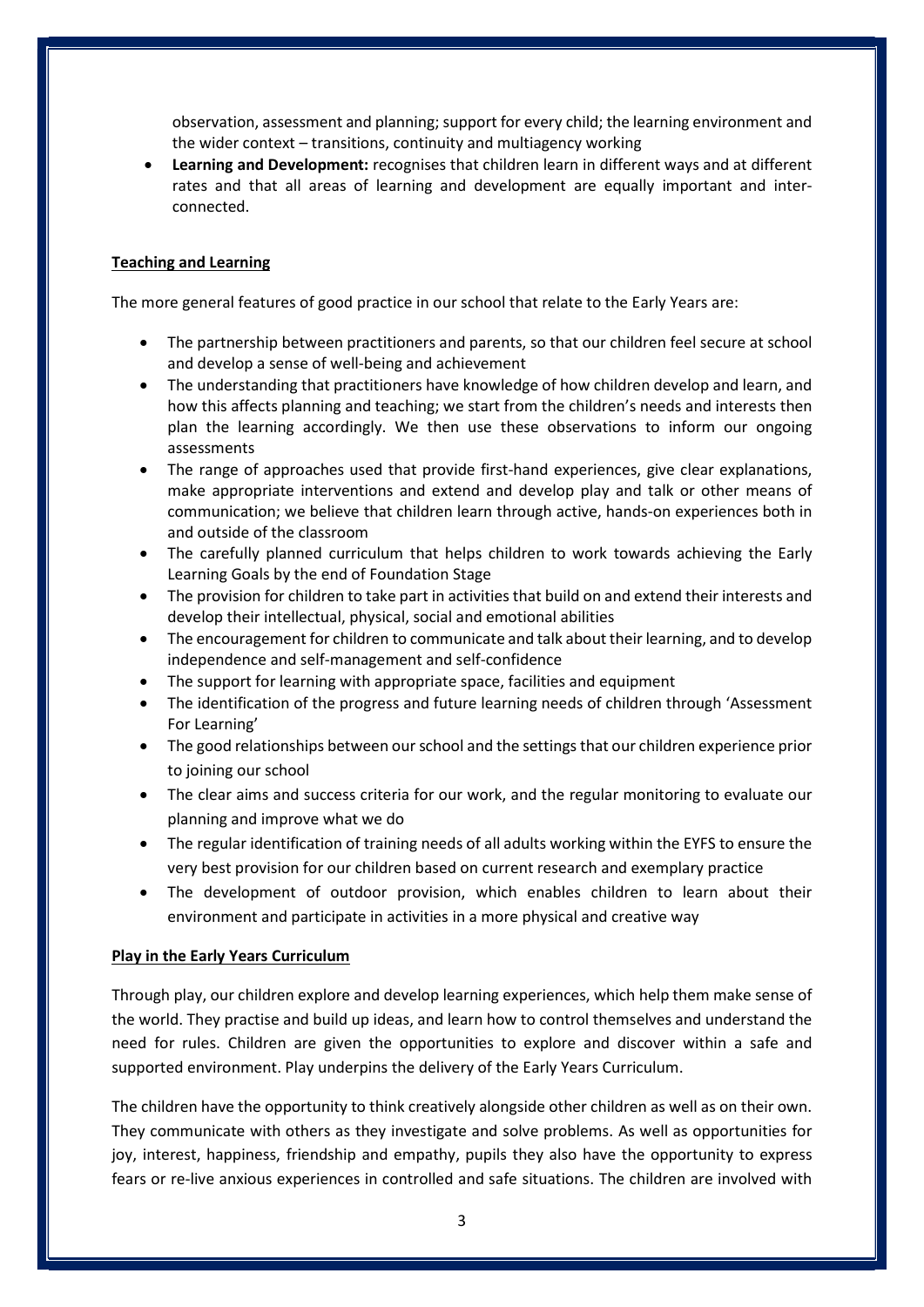both group and individual play, some initiated by adults, some by the children. They learn through being active learners working with a wide range of resources. Through play children will develop intellectually, creatively, physically, socially and emotionally. It gives children the opportunity to take risks and make mistakes.

# Inclusion in the Early Years

At Mundella we believe that all our children matter. We give our children every opportunity to achieve their best. We do this by taking account of our children's range of life experiences when planning for their learning (see our policy on school inclusion).

In the Early Years we set realistic and challenging expectations to meet the needs of our children. We strive to achieve this by planning to meet the needs of boys and girls, children with special educational needs, children who are more able, children with disabilities, children from all social and cultural backgrounds, children of different ethnic groups and those from diverse linguistic backgrounds.

We meet the needs of all our children through:

- Planning opportunities that build upon and extend children's knowledge, experience and interests, and develop their self-esteem and confidence
- Using a wide range of teaching strategies based on children's learning needs
- Providing a wide range of opportunities to motivate and support children and to help them to learn effectively
- Providing a safe and supportive learning environment in which the contribution of all children is valued
- Using resources which reflect diversity and are free from discrimination and stereotyping
- Planning challenging activities for children whose ability and understanding are in advance of their language and communication skills
- Monitoring children's progress and taking action to provide support as necessary. This may involve referral to outside agencies such as speech therapy or additional classroom support for some of our children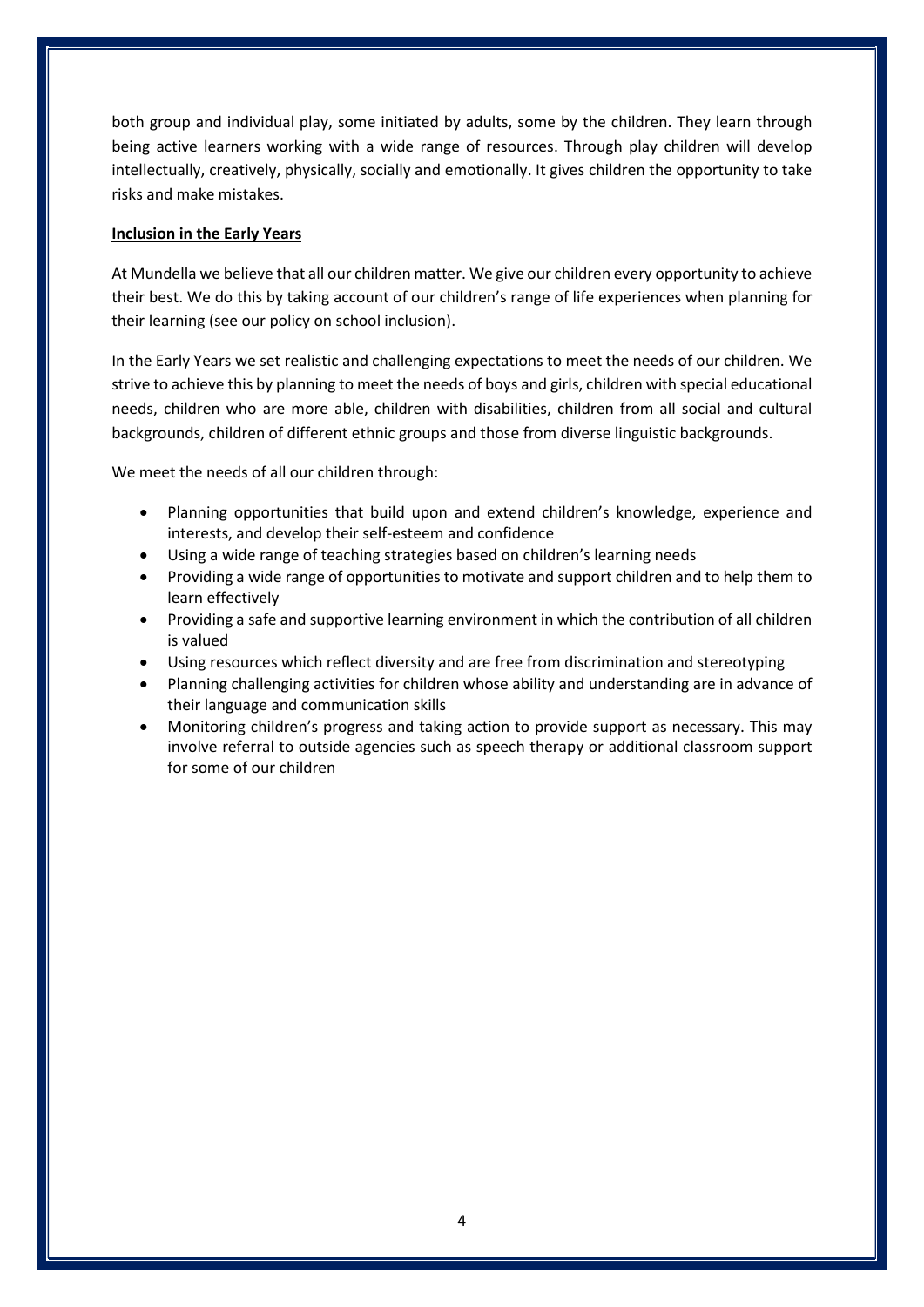# The Early Years Curriculum

The curriculum for the Early Years is grouped into seven interrelated areas of learning. Our EYFS curriculum reflects the experiences and activities to develop the knowledge, skills and understanding necessary to achieve the Early Learning Goals by the end of the Reception year.

The EYFS is broken down into seven areas of learning. These are split into three prime areas and four specific areas. The three prime areas are as follows:

- Personal, Social and emotional development
- Communication and Language
- Physical development

These prime areas are supplemented by four additional specific areas of learning, which strengthen the development within the prime areas. These are as follows:

- Literacy
- Maths
- Understanding of the world
- Expressive arts and design

The experiences that our children meet enable them to develop a number of competencies, skills and concepts across several areas of learning. None of the areas of learning can be delivered in isolation from the others, they are equally important and depend upon each other to support a rounded approach to the development of each child.

# Characteristics of Effective Learning (CoEL)

The Early Years Foundation Stage has always highlighted the importance of how as well as what children learn. Staff reflect on the different ways they learn, and then reflect these in their practice. A child's individual learning characteristic will determine the way they respond to both the teaching and learning taking place in the environment.

The different characteristics of effective learning are;

- Playing and exploring
	- $\circ$  finding out and exploring
	- $\circ$  playing with what they know
	- $\circ$  being willing to have a go
- Active learning
	- o being involved and concentrating
	- o keeping on trying
	- o enjoying achieving what they set out to do

# Creating and thinking critically

- o having their own ideas
- o making links
- $\circ$  choosing ways to do things and finding new ways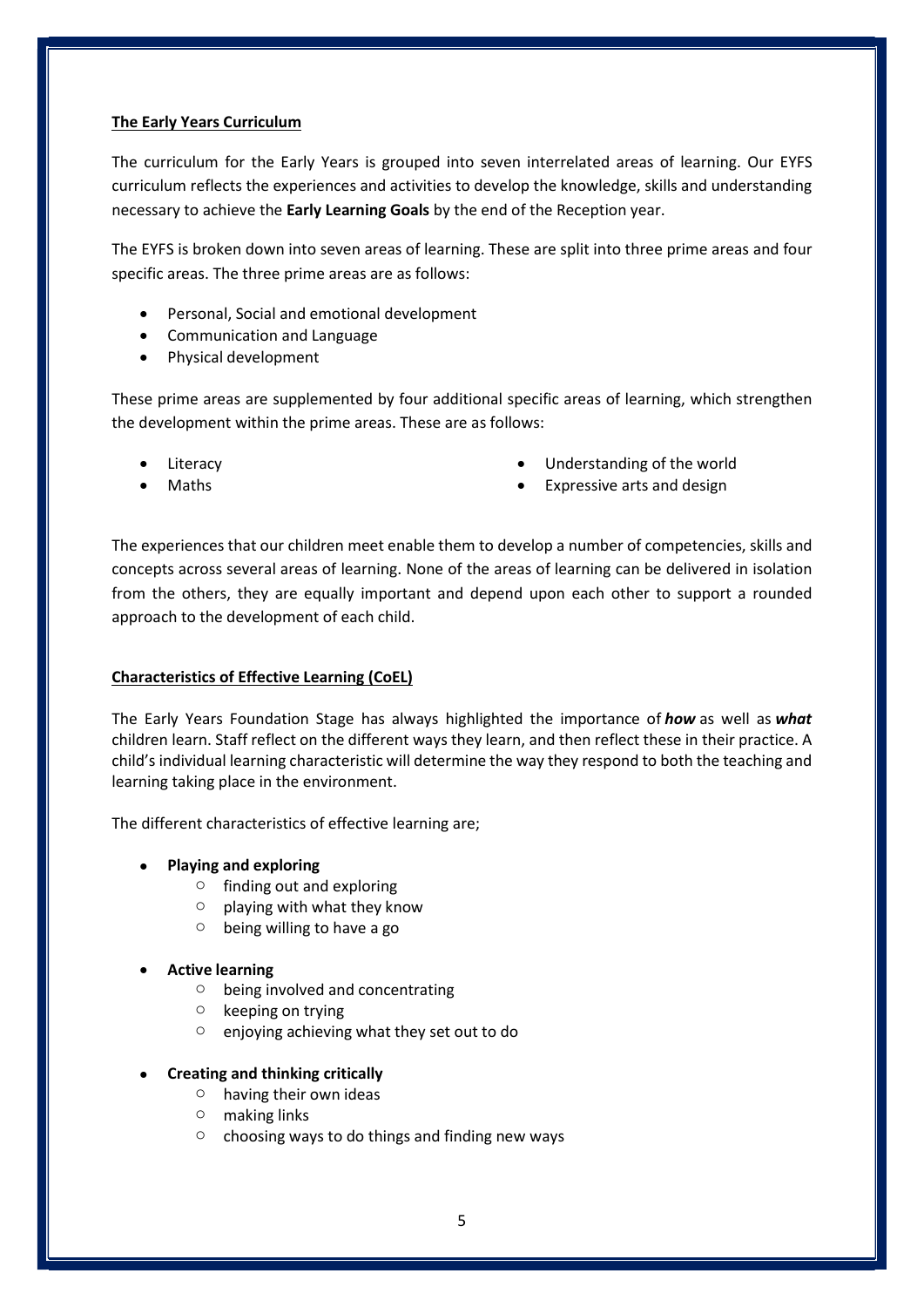Parents will receive a report at the end of the EYFS, informing them of how their child learns in correlation with the CoEL.

# Resources

The Early Years team plan an environment that encourages a positive attitude to learning. We use materials and equipment that reflect both the community that the children come from and the wider world. We encourage the children to make their own selection of the activities on offer, as we believe that this encourages independent, confident learners with the skills and attitudes needed to equip them for a lifetime of learning.

#### Assessment

Practitioners make regular assessments of children's learning, and use this information to ensure that future planning reflects identified needs. Assessment in the Early Years is ongoing and is an integral part of the learning and development process. The staff make systematic observations and assessments of each child's achievements and interests. The observations and assessments are used to identify learning priorities and plan the next stages in the learning experiences of our children. The observations are then matched to the Early Learning Goals and are recorded as part of the EYFSP. Evidence may take the form of photographs, examples of work or observations made by practitioners. Evidence will be stored in their individual Learning Journeys for reviewing and sharing with parents and carers. These are available for parents and carers to view at any time.